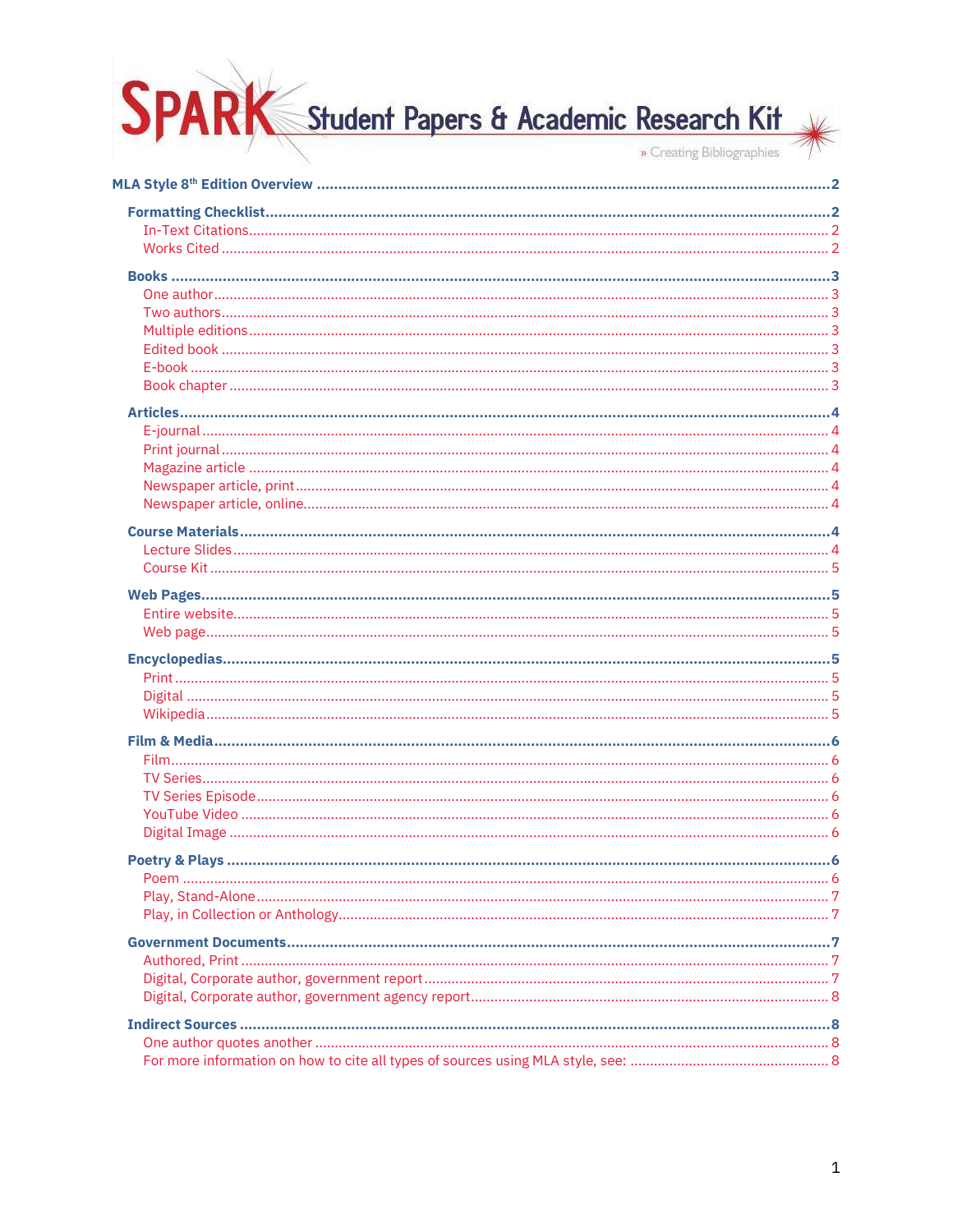

# **MLA Style 8 th Edition Overview**

<span id="page-1-0"></span>Commonly used in the humanities, the latest edition of the MLA Handbook no longer emphasizes the publication format, relying instead on the following core elements and simplified punctuation between elements:

- Author.
- Title of source.
- Title of container (the larger whole, e.g., collection, periodical, etc.),
- Other contributors,
- Version,
- Number,
- Publisher,
- Publication date.
- Location (e.g., page number, URL, doi).

To introduce the bibliography, the phrase 'Works Cited' should be centered (not in bold or underlined). Acknowledge authors, whose words or ideas you have used, in two places in your essay: in the 'Works Cited' section and in the body of the essay via in-text citations.

# <span id="page-1-1"></span>**Formatting Checklist**

#### <span id="page-1-2"></span>**In-Text Citations**

- Use parenthetical citations
- Should contain the author(s) last name(s). For sources with three or more authors, list only the first author's name, and replace the additional authors names with et al.
- Page numbers are always required (applies to sources where either paraphrasing or quoting applies)

#### <span id="page-1-3"></span>**Works Cited**

- For English titles and subtitles, capitalize all title words (except articles, prepositions and conjunctions when they fall in the middle of a title)
- For French titles and subtitles, capitalize only the first word and all words normally capitalized (e.g., people and places)
- Double-space entries.
- Indent the second line of each work (hanging indent)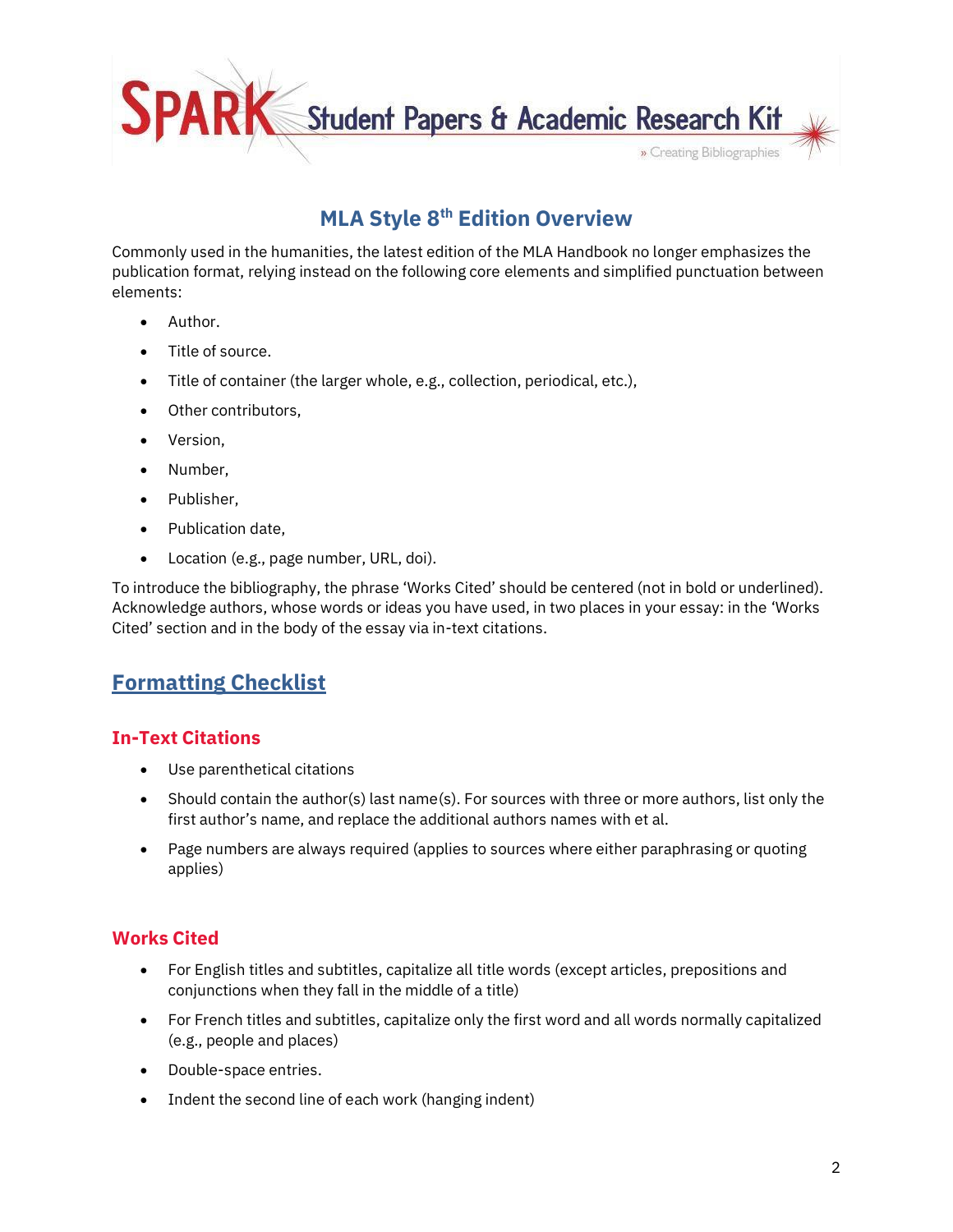

- Should be double-spacing between entries
- Italicize titles.

## <span id="page-2-0"></span>**Books**

#### <span id="page-2-1"></span>**One author**

Munro, Alice. *Too Much Happiness*. McClelland and Stewart, 2009.

In-text: (Munro 39)

#### <span id="page-2-2"></span>**Two authors**

Coates, Colin M., and Geoffrey Ewen. *Introduction aux études canadiennes: Histoires, identités et cultures*. Pr de l'Université d'Ottawa, 2012.

In-text: (Coates and Ewen 30)

#### <span id="page-2-3"></span>**Multiple editions**

Dickason, Olive Patricia. *A Concise History of Canada's First Nations*. Rev. ed., Oxford UP, 2006.

In-text: (Dickason 102)

#### <span id="page-2-4"></span>**Edited book**

Bloom, Harold, editor. *Margaret Atwood*. New ed., Bloom's Literary Criticism, 2009. In-text: (Bloom 117)

#### <span id="page-2-5"></span>**E-book**

Goldman, Marlene. *Rewriting Apocalypse in Canadian Fiction*. McGill-Queen's UP, 2005. *Scholars Portal Books*, books.scholarsportal.info/en/read?id=/ebooks/ebooks0/gibson\_crkn/2009-12- 01/4/407624.

In-text: (Goldman 75-80)

#### <span id="page-2-6"></span>**Book chapter**

Won, Kin Ho. "A Gay Actor with Multiple Scripts: Impression Management Strategies to Comply with Traditional Chinese Family Norms." *Skeletons in the Closet*, edited by Aysan Se'ver and Jan Trost, Wilfrid Laurier UP, 2011, pp. 121-38.

In-text: (Won 130)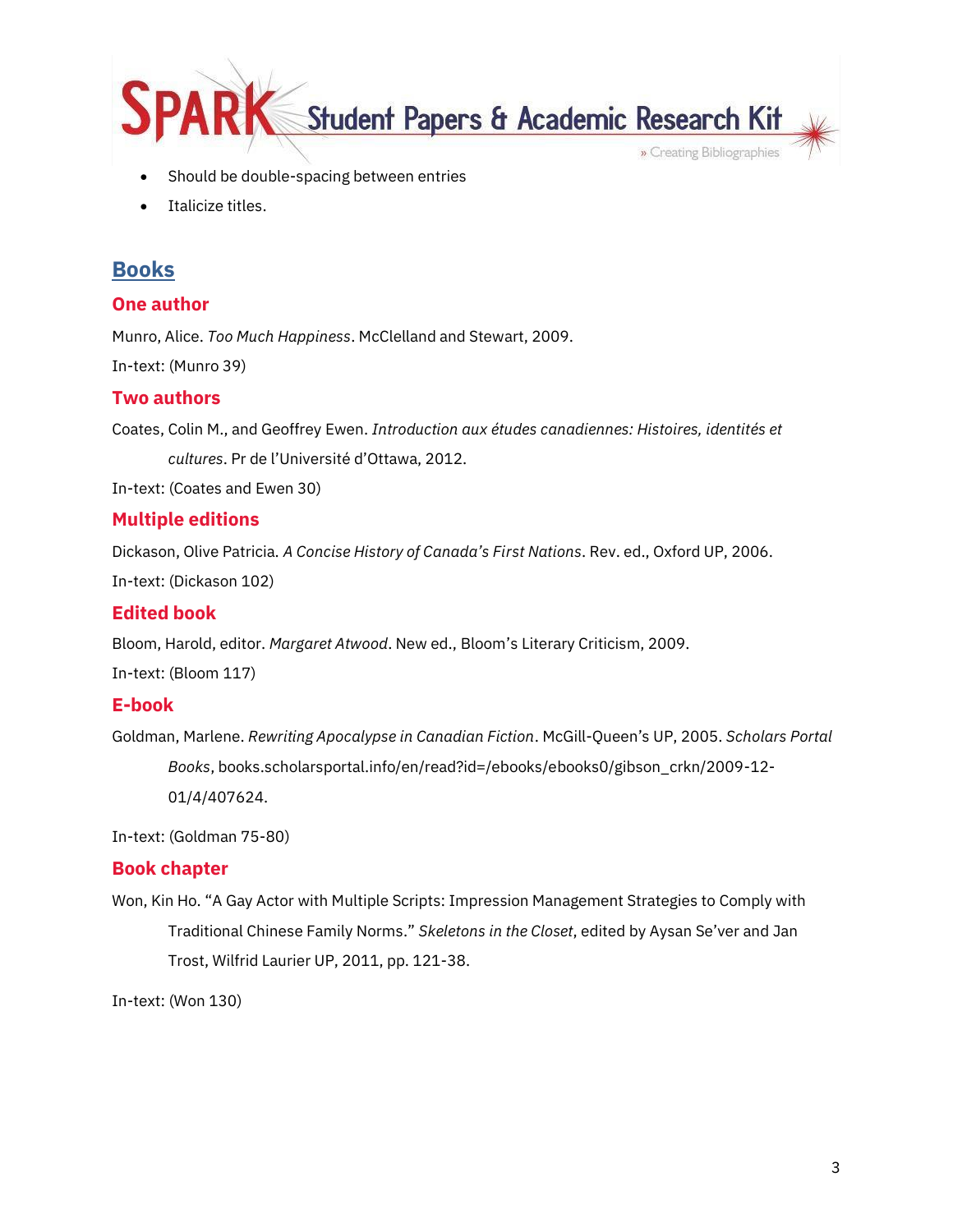

# <span id="page-3-0"></span>**Articles**

## <span id="page-3-1"></span>**E-journal**

Heller, Monica. "Langues, communauté et identité: le discours expert et la question du français au Canada." *Anthropologie et sociétés*, vol. 31, no. 1, 2007, pp. 39-54. *Érudit*, doi:10.7202/015981ar.

In-text: (Heller 42)

## <span id="page-3-2"></span>**Print journal**

Pigott, Brooke S., and Madeline A. Kalbach. "Language Effects on Ethnic Identity in Canada." *Canadian Ethnic Studies*, vol. 37, no. 2, 2005, pp. 3-18.

In-text: (Pigott and Kalbach 12)

## <span id="page-3-3"></span>**Magazine article**

Gladwell, Malcolm. "The Tweaker." *The New Yorker*, 14 Nov. 2011, pp. 32-35.

In-text: (Gladwell 33)

#### <span id="page-3-4"></span>**Newspaper article, print**

Gagnon, Lysiane. "The Tuition Protesters' Fellow Travellers." *Globe & Mail*, 21 May 2012, pp. A11+.

In-text: (Gagnon A11)

#### <span id="page-3-5"></span>**Newspaper article, online**

Brody, Jane E. "Mental Reserves Keep Brain Agile." New York Times, 11 Dec. 2007, p. F7. *Expanded Academic ASAP,* link.gale.com/apps/doc/A172282083/AONE?u=yorku\_main&sid=bookmark-AONE&xid=a6247e8

In-text: (Brody)

## <span id="page-3-6"></span>**Course Materials**

#### <span id="page-3-7"></span>**Lecture Slides**

Lockhart, Graham. "Robocop: American Jesus." *eClass.* York University. 7 Dec. 2020. eclass.yorku.ca. Powerpoint slides.

In-text: (Lockhart, slide 2)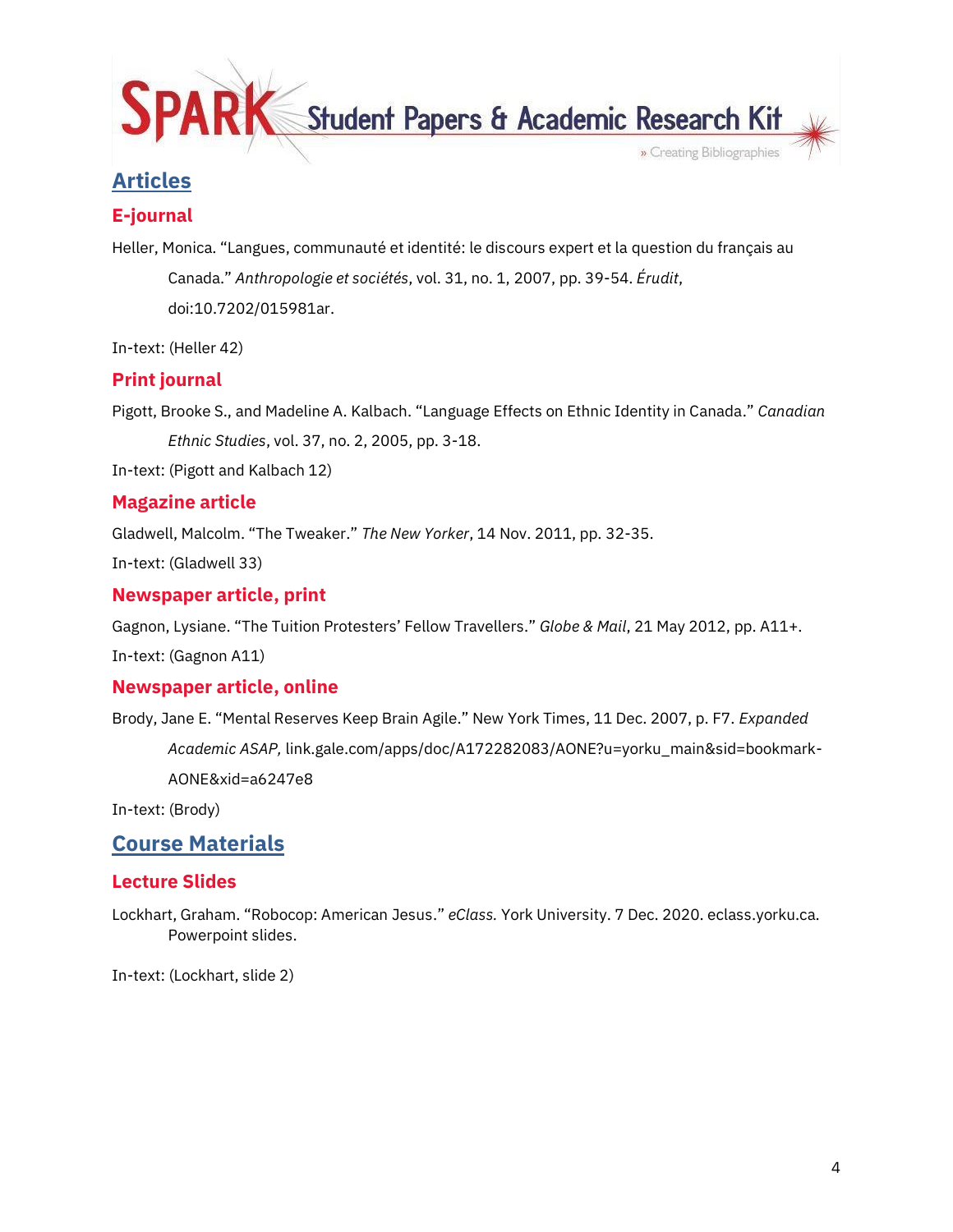

### <span id="page-4-0"></span>**Course Kit**

Vernon, Karina. "Black Civility: Black Grammars of Protest on the Canadian Prairies 1905-1950." Course kit for HUMA 3315: Black Literatures and Cultures in Canada, compiled by Andrea Medovarski, York University Bookstore, Winter 2020, pp. 131-144.

In-text: (Vernon, p. 137)

## <span id="page-4-1"></span>**Web Pages**

#### <span id="page-4-2"></span>**Entire website**

*Occupy Toronto. 2015.* www.occupytoronto.ca. In-text Citation: (*Occupy Toronto*)

#### <span id="page-4-3"></span>**Web page**

Geist, Michael. "Blocking is Back: Why Internet Blocking is the Next Big Canadian Policy Battle." *Michael Geist.* Mar. 17, 2021. www.michaelgeist.ca/2021/03/blocking-is-back.

In-text: (Geist)

## <span id="page-4-4"></span>**Encyclopedias**

#### <span id="page-4-5"></span>**Print**

"Conflict Theory." *Encyclopedia of Social Theory*, general editor, George Ritzer, vol. 1, Sage Publications, 2005, pp. 134-35.

In-text: ("Conflict Theory" 135)

#### <span id="page-4-6"></span>**Digital**

Peters, Carolyn J. "Aboriginal Mothering." *Encyclopedia of Motherhood*, edited by Andrea O'Reilly, SAGE Publications, 2010, *Sage Knowledge*. doi: 10.4135/9781412979276

In-text: (Peters)

#### <span id="page-4-7"></span>**Wikipedia**

For Wikipedia, use the URL for the archived version of the page. You can find it by selecting the "view history" tab and clicking on the most recent date.

"Lester B. Pearson." In *Wikipedia*. (2020, Feb. 18).

en.wikipedia.org/w/index.php?title=Lester\_B.\_Pearson&oldid=941354416.

In-text: ("Lester B. Pearson")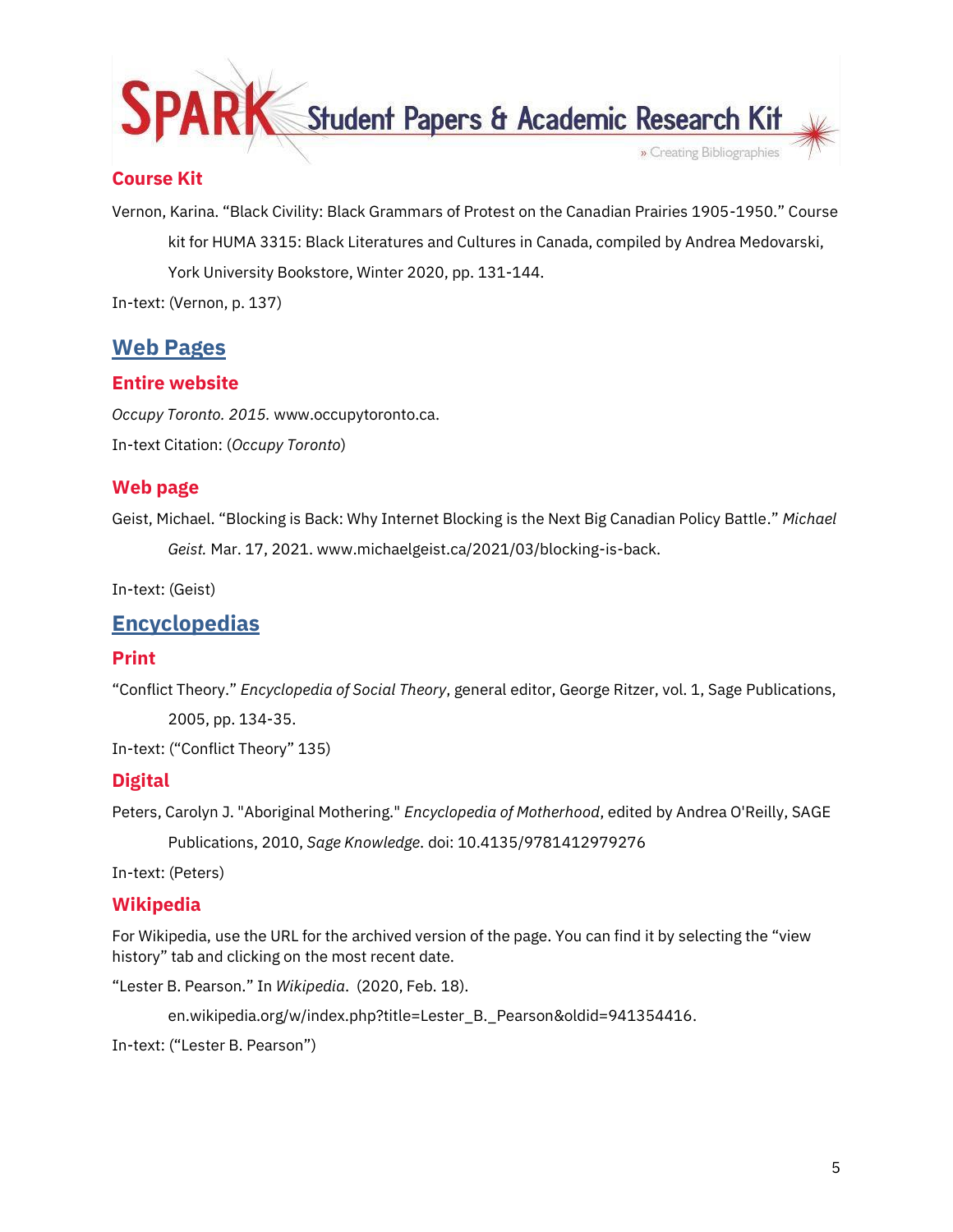

# <span id="page-5-0"></span>**Film & Media**

In-text citations for film and media will include the title of the work or shortened version of it, and where referring to a specific segment of a film or TV episode, the time range of relevance in the format hour: minutes: seconds, as shown below.

#### <span id="page-5-1"></span>**Film**

*Force of Nature: The David Suzuki Movie*, directed by Sturla Gunnarson, Entertainment One / National

Film Board of Canada, 2011.

In-text: (*Force of Nature* 00:03:16-17)

#### <span id="page-5-2"></span>**TV Series**

Butt, Brent, creator. *Corner Gas: Season Two*. PrairiePants Productions, 2005.

In-text: (Butt)

#### <span id="page-5-3"></span>**TV Series Episode**

"World's Biggest Thing." *Corner Gas,* written by Brent Butt, directed by David Storey, executive producers, Butt Brent, David Storey and Virginia Thompson, season 4, episode 10, PrairePants Productions, 25 February, 2004.

In-text: ("World's Biggest Thing" 00:15:00-00:17:22)

#### <span id="page-5-4"></span>**YouTube Video**

Trudeau, Justin. "Speech from the Throne". *YouTube,* uploaded by Justin Trudeau – Prime Minister of Canada, 5 December 2019, youtu.be/KLHQAi36sZk.

In-text: (Trudeau)

#### <span id="page-5-5"></span>**Digital Image**

Morey, Hal. *Sun Beams Into Grand Central Station.* 1930. *Gettyimages Gallery,* gettyimagesgallery.com/images/sun-beams-into-grand-central-station.

In-text: (Morey)

## <span id="page-5-6"></span>**Poetry & Plays**

#### <span id="page-5-7"></span>**Poem**

Oliver, Mary. "The Kitten." *American Primitive*, Little Brown, 1983, p. 6.

In-text: (Oliver)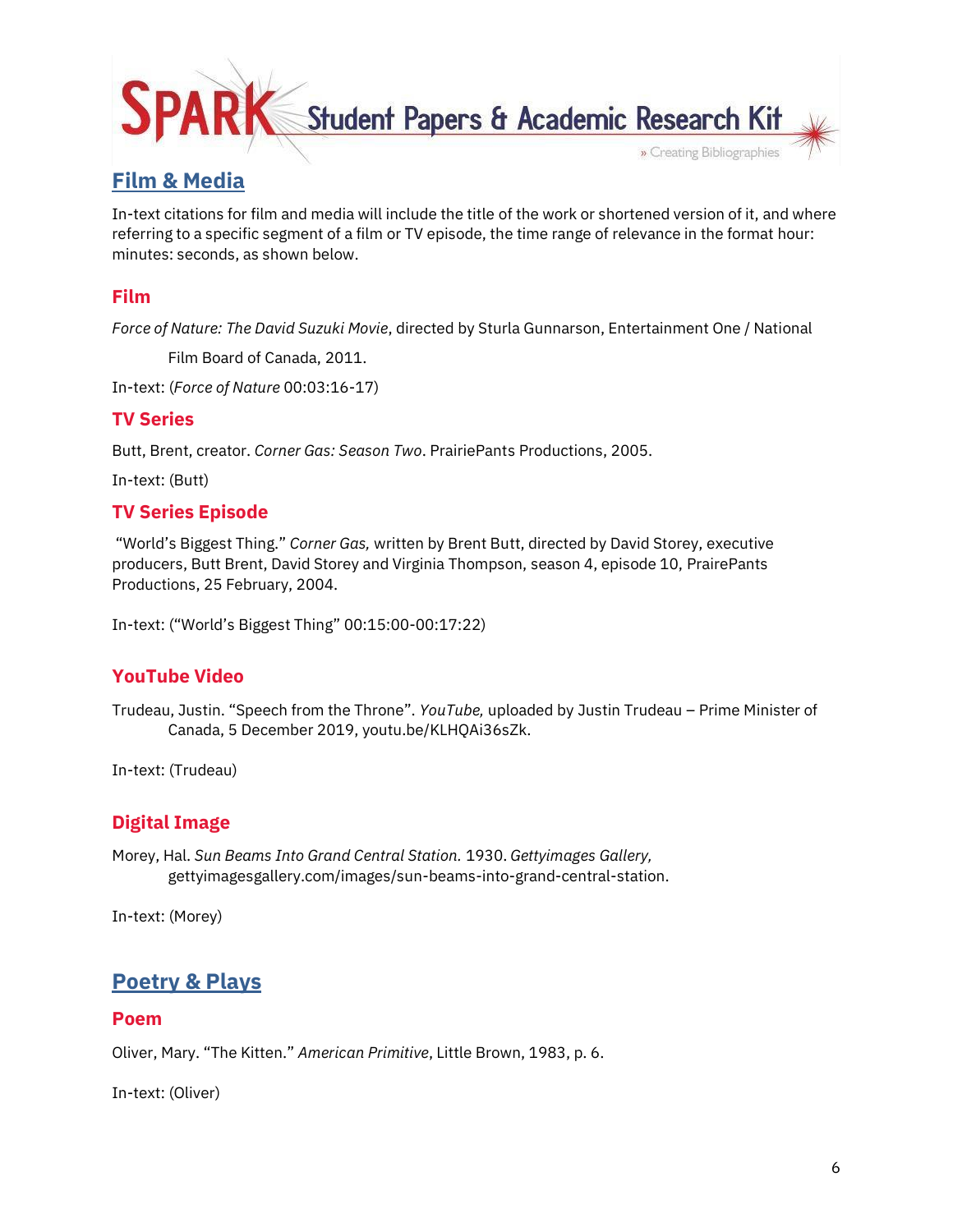

Oliver, Mary. "In Blackwater Woods." *American Primitive*, Little Brown, 1983, pp. 82-83.

In-text: (Oliver 82)

#### *Poetry Citations: Notes*

- 1. For short poems (a page or less), do not cite any number in the text.
- 2. For poems longer than a page and which also use line numbers or other parts, cite the line numbers or other parts, instead of page numbers. Use the form (line 57) or (lines 119–20) in the first citation. Do not use the label "line" or "lines" in subsequent citations. If other parts (books, etc.) are numbered as well as lines, combine the numbers without a label. For example, (9.19) for book 9, line 19.
- 3. If the poem is longer than a page but does not use line numbers or other parts, cite page numbers if available.

## <span id="page-6-0"></span>**Play, Stand-Alone**

If you are citing a published stand-alone play, you would use the same format as a book or e-book, as shown in this example for a print play:

Friel, Brian. *Philadelphia, Here I Come!,* Faber and Faber, 1965.

In-text: (Friel, 23-25)

## <span id="page-6-1"></span>**Play, in Collection or Anthology**

Jung, Hansol. "Cardboard Piano." *Contemporary Plays by Women of Color: An Anthology,* edited by

Roberta Uno, Routledge, 2017, pp. 3-29.

In-text: (Hansol 24)

## <span id="page-6-2"></span>**Government Documents**

#### <span id="page-6-3"></span>**Authored, Print**

Hurley, Mary C., and Jill Wherrett. *In Brief: The Report of the Royal Commission on Aboriginal Peoples*. PRB99- 24E, Library of Parliament, Parliamentary Research Branch, 2000.

In-text: (Hurley and Wherrett 3)

#### <span id="page-6-4"></span>**Digital, Corporate author, government report**

Canada, Office of the Auditor General. *Report of the Auditor General of Canada to the Legislative Assembly of Nunavut – 2011: Children, Youth and Family Programs and Services in Nunavut*. 2011, cwrp.ca/sites/default/files/publications/NU\_Auditor\_General\_2011.pdf

7